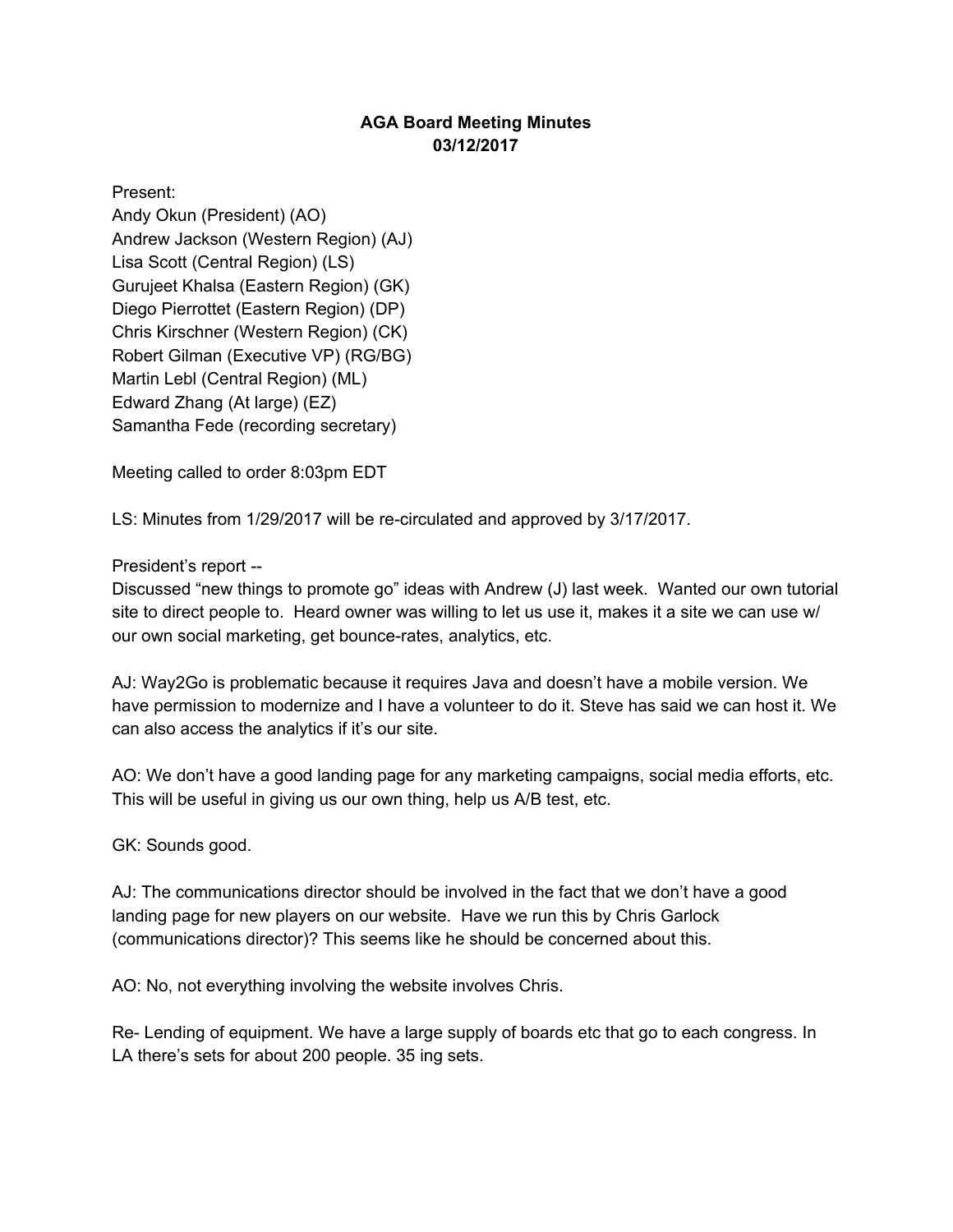Occupied Larry Gross' garage for many years, until he tricked me into taking them into my garage, so i moved them to a storage unit. My threats to put them on ebay did not get a response from the board at the time. Beyond that, we have journals and archives in chuck robbins' closet and Karoline's archive in northern CA. That's our approximate equipment situation. The Ritter brothers [boston] did a group purchase of inexpensive clocks that joined the storage unit.

Two questions were asked: Should we resume the practice of distributing equipment to chapters every year? We used to, when the ing foundation gave us money. It's a nice incentive for chapters to join up.

Do we want to lend equipment to chapters who want to do tournaments? This hasn't come up yet.

CK: Distributing to chapters was nice when we got 200 new sets a year, but I tried to set it up as a long-term loan but that didn't really work. There are 1200 sets out there, but we've mostly lost track of them.

AO: I don't think we can keep track of items going out to chapters, as you indicate. Was it a good thing that we distributed 1200 sets?

CK: It is really hard to say, because we don't know what happened to most of them. We could ask for them back, but I don't know what we'd get.

BG: Ask TDs who run tournaments with 20-30+ players and ask about their need for clocks.

LS: We could send a survey about where their equipment came from?

GK: And what their current equipment status is.

AO: What are we trying to accomplish with this? I'm not sure what gathering this information will do for us.

GK: I'm for it if there's a need. Is there one?

BG: I know for example that the Dallas club has a good number of ING clocks that they will need to replace soon. Santa Fe is in a similar situation.

AO: There's a situation then where there are clubs who are getting thin on supplies

AJ: This dovetails with questions about the budget. If we are running a surplus, spending \$1000 a year on equipment to active chapters/new chapters/whatever seems like a no-brainer. But do we have the budget?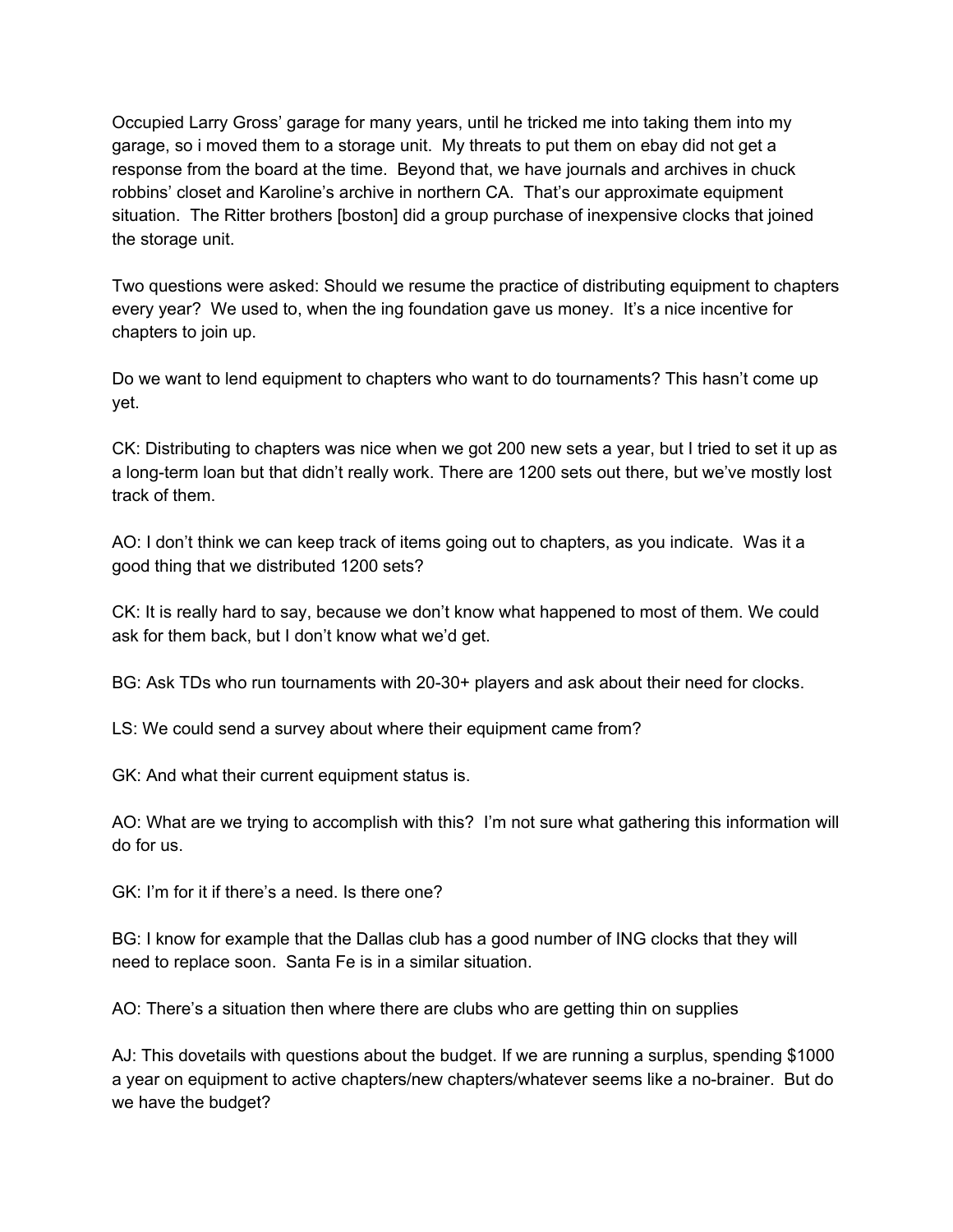AO: This should be part of the budget discussion coming up. This is the time of year when the president should be preparing a budget for approval well-before the July 1st start of our fiscal year. We only have a draft for this year. What we have for the moment is not a budget but our current financials from Roy, which indicate we've been in much the same position we have been in. Would the board please instruct me forcefully to prepare a budget in the coming weeks?

## **AJ: Prepare a budget in the coming weeks! LS: Please do! Seconded!**

BG: It is my feeling that the budget and our financial reporting should be organized so as to make it clear what are basic operating expenses, and what are other expenses.

AO: I agree. I tried to do that in the previous budgets I prepared. To have prior years and actual to distinguish between things that are discretionary (dues, e-j) and things that are flowing through us (like city league)

LS: We should instruct Andy to do this.

AO: Another thing, there were emails going back and forth… actually let's talk about this later. In the broader sense, what are we aiming to provide to members in proportion to their dues? E.g., providing marketing through Way2Go vs. providing equipment to chapters.

GK: Let's save that for the dues conversation. What about treasurer nominations?

- AO: I don't have a nomination. I send three names to Roy, but it's a hard position to fill.
- GK: We have a definite cut off date.
- BG: Did you ask Barbara Calhoun?
- AO: no, I didn't, i made a note of it **(FOLLOWUP AI FOR ANDY)**
- GK: Do we have other recruitment thoughts? We won't be able to clarify the budget until then.
- LS: When will she leave?
- AJ: September
- CK: When was the last time we advertised in the EJ?
- AO: We only got responses that were for paid accounting work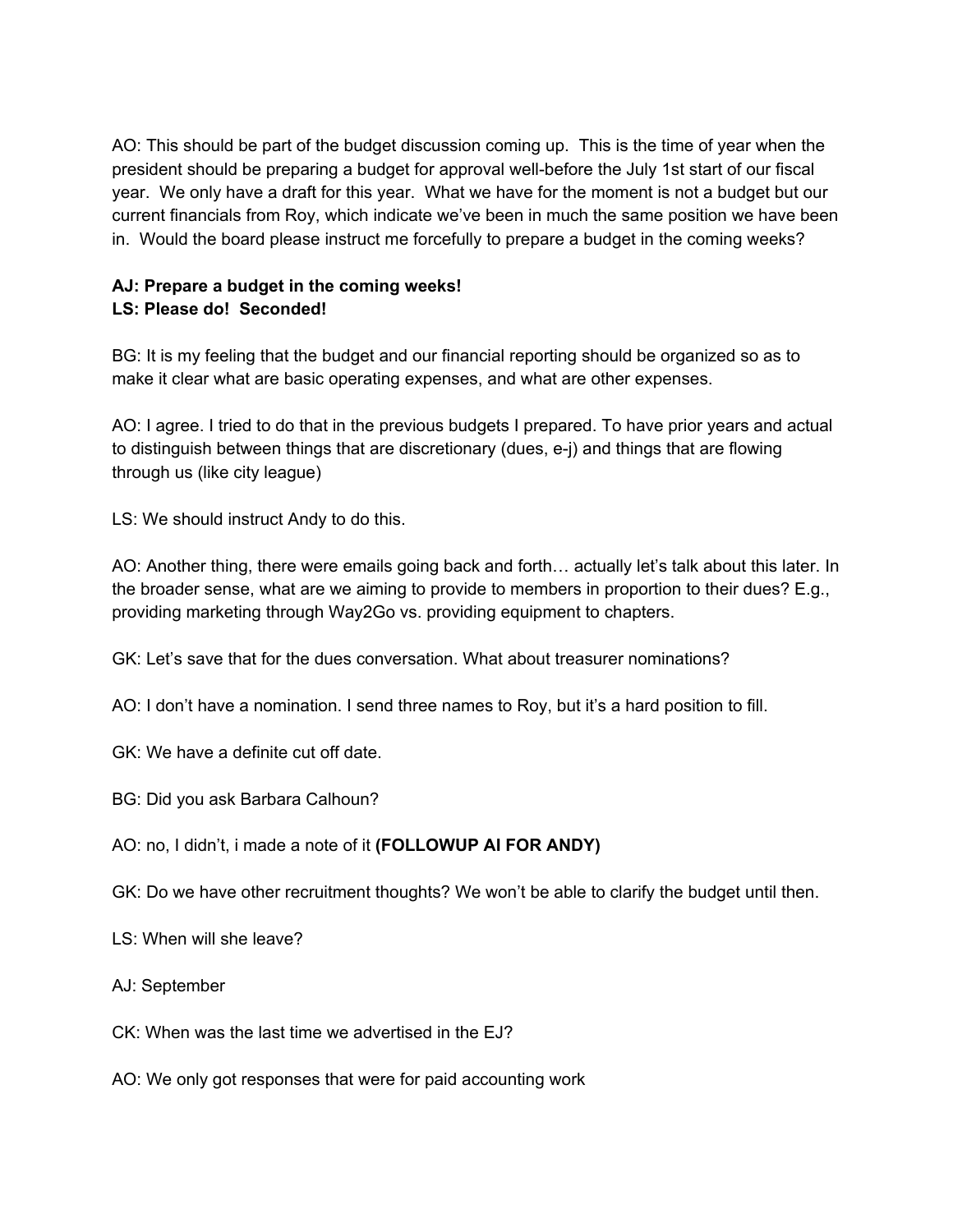GK: I'm willing to pay for accounting work.

AO: (Tim Hoyle?) I had a candidate a year and a half ago, but he doesn't have any formal accounting training. Roy and him discussed it and it wasn't a good fit. Maybe we could go back and get him, and then supplement him with an accountant for forms.

GJ: That seems like a good solution.

BG: He seems like a good guy, and if it's cost reasonable, I think it's a good solution.

CK: Hiring someone who could do the 9-90 but could also act as a mentor to give Tim design advice. At the go center we do our own accounting but farm out the tax stuff

GK: Sounds like we should put a budget line item for the accountant in the upcoming budget.

AO: Regarding pros, I have polled the US pros for their schedules in the upcoming year, I am waiting for responses. For the pro qualifiers, I am talking with Myungwan (Kim) and we're looking at August for the event rather than winter.

BG: Does the google grant cover american pro tournaments or?

AO: We asked for it for american pros in general. It was designed to be for young american players, not for other pros, but I think we can still invite some.

BG: What about inviting some of our near(?)-pros.

AO: At the moment, we're doing the qualification for the 3rd M.Lilly(?) cup that we can send 2 for. But, there's some things they're not eligible for as pros.

BG: DOes google have to approve our plans?

AO: Not legally, but we are going to ask for approval.

AJ: We've got the check already.

BG: What do we know about what INF(?) is doing in the next year?

AO: I attended the meeting, most of what they're focused on is the National Go Center, and inbound/outbound teaching programs. Teachers arriving from Japan, US teacher training in Japan.

BG: For the pro tournament, where should we hold it? (Google tournament)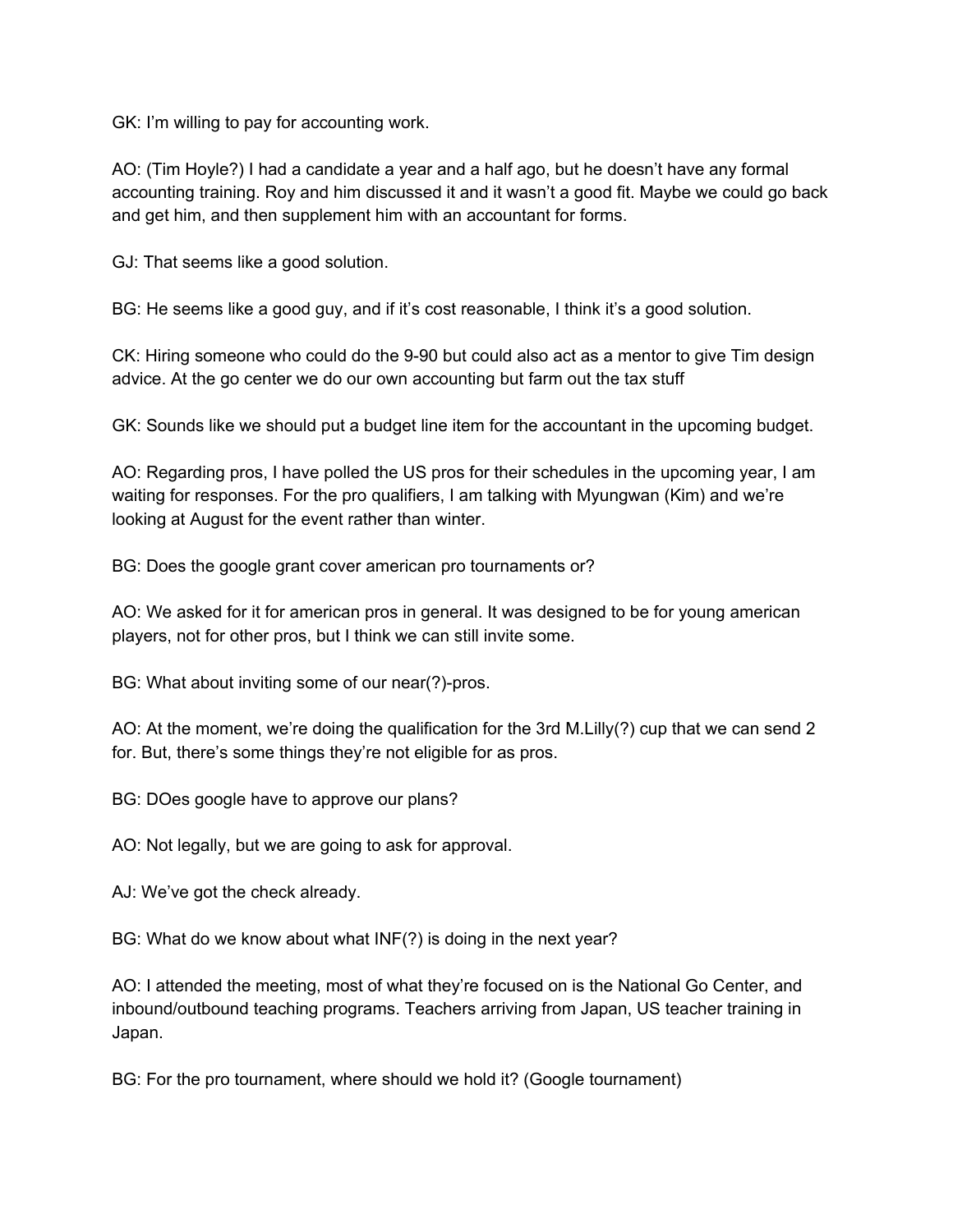AO: We don't know

BG: I'd suggest not holding it at the congress, but a local place to get local interest. Maybe something involving INF teaching, they could submit proposals to take advantage of that.

GK: Let's move on.

AO: That's all on my agenda.

GK: Next thing on the agenda- request for update on rank certificates

CK: It's ready to go, in terms of function. Interpretation of results is up in the air. Jon is preparing a presentation. Problem: Many games are outside of the parameters we've set. 1200 people+ are on the rank list for the current run. Many have gotten several ranks, but we're going to deal with the best one.

GK: What do we expect for timing?

CK: We could have a preliminary run this week, but Jon Boley wants more checks first. If there's real pressure to get it out, we could get it in 3 days, but there would be a few things difficult to explain (we're working on that now). I'd like to say we can get it out before the next Board Meeting, but that might be optimistic.

GK: Next meeting should be the goal.

EZ: Are there more issues with kyu level or dan level?

CK: The issue was that games were being thrown out that shouldn't have been, but Jon fixed it pretty promptly. We'd like to have a roll out where people aren't concerned about what games aren't included or they can get an answer as to why online.

GK: Will you give us weekly updates?

CK: Yes.

EZ: How do people get their rank certificates once awarded? Do they need to go to a tournament?

CK: Rankings are pulled from older dates.

AO: Our capacity to award ratings has been delayed due to us, me, leadership, I don't want to tell people that because it took an extra year to do, they would have to play more to get ranks. Sticking to 2010 and going back that far is the least we can go.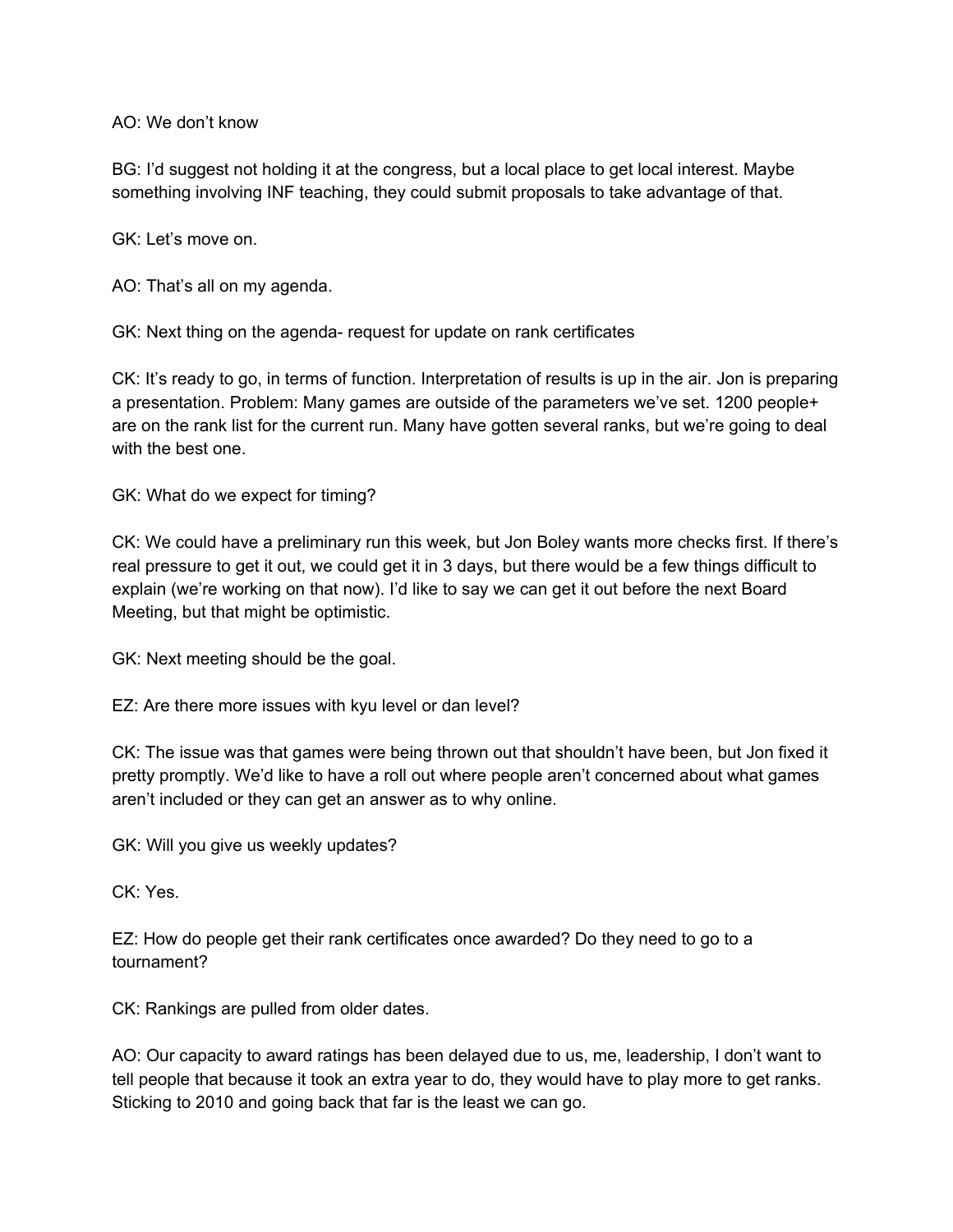CK: That's as far back as the data would support. The data older than that is too flaky.

GJ: Update on go center- Announced opening of National Go Center today. Delays for a variety of reasons. April 29th/30th is the new opening weekend. New facility is under construction now, focused now on PR/announcements.

AO: Let's chat about PR in case I have contacts.

GK: We brainstormed this afternoon, and let's have a call this week.

AO: We used to have a fire marshall, I think it's vacant now. Should I look into that?

GK: Tournament on saturday, children's match on sunday/ student things, haskell small will play a go composition.

CK: Is there a plan for the computer stuff?

GK: We'll have broadcasting things set up in many rooms. Will consult with Andrew J. Would like to have tournaments there.

AO: Are you in city limits?

GK: Incorporated in Dc. 4852 Wisconsin avenue over 2 restaurants

GK: What about code of conduct

LS: Slightly revised so doesn't contradict Tournament Regulations. Clarified/separated tournament vs. non-tournament things. Incorporated comments issues, but we're hoping to get that done soon so it can be part of the Congress registration site, so it needs to happen soon.

GK: What do recent events mean for our policies on the relationship between chapters and the federation?

CK: I think that we should avoid discussing the specific incident, it is more administration than board, but we should discuss the existing policy I circulated which could be useful.

GK: Should we say, if you want to be an AGA chapter here are the things you have to do/maintain/meet standards rather than just pay dues.

BG: One question that it's raised is what is the relationship between chapter members and chapter leadership. For example, the chapter rep (who pays the dues) does the voting, decisions etc, but there's no specifics on consulting membership.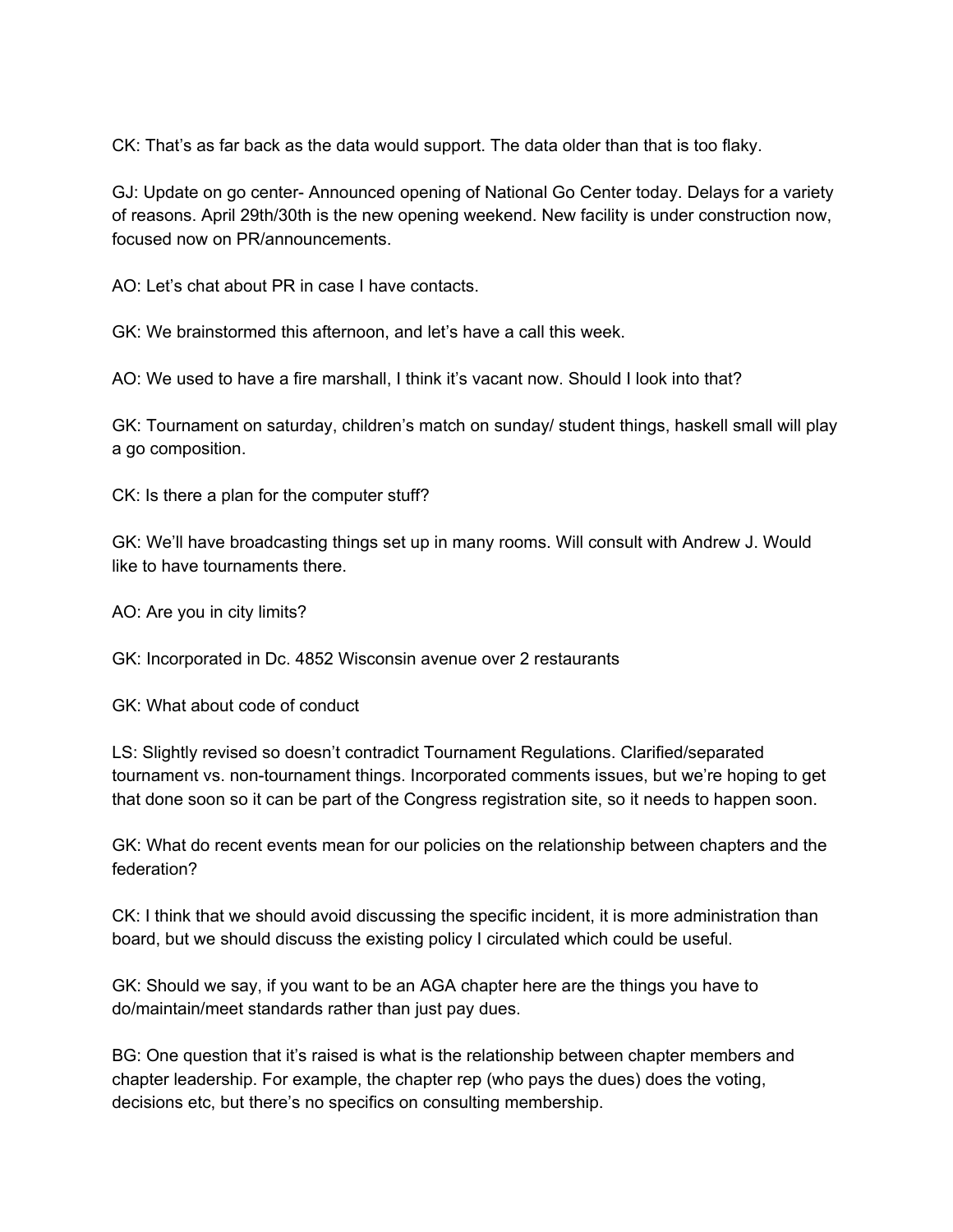GK: Right. In fact, a chapter member is anyone who just identifies as a member on the site, but doesn't have more formal membership. Should we evolve as an organization to have more strict standards.

CK: That's usually a feature of a larger organization. Anything related to this will be related to a change in bylaws.

BG: We have a large variety in structures of chapters, small to large corporate structures. How can we make rules to cover all of these. If we need to define things, I'd like to see it evolve to particular problems.

LS: Because we have such a variety, we need more general guidelines to apply to more. We don't need more specific rules, particularly since we aren't a strong enough organization to risk alienating people/chapters

BG: How do we change bylaws? Who votes?

LS: At general assembly meetings.

GK: What are people's opinions? (No response.)

LS: We should possibly revisit the by-laws, but we probably don't have the manpower to do so right now. Changing them, for example, to make Nebraska (NE) be a member instead of New Brusnwick (NB) would be good – but this should be in our 5 year strategic plan.

CK: We need to gather information about appropriate changes if we want to do that. Then we need to get a group together to draft it. It's a 2-3 year processes. It shouldn't be done on an acute or immediate basis. I would approve and participate starting it.

LS: I'm not sure we have the resources now, but maybe in 6 months.

EZ: I agree with Lisa and Chris. Should we consult Keith Arnold as Chair of the Governance Committee?

LS: He resigned from that position a few years ago, but we haven't found a replacement so he has provided help when desperately needed.

DP: I have to leave. When is our next meeting?

AJ: Can it be early in April? LS: Can we do the 2nd of April?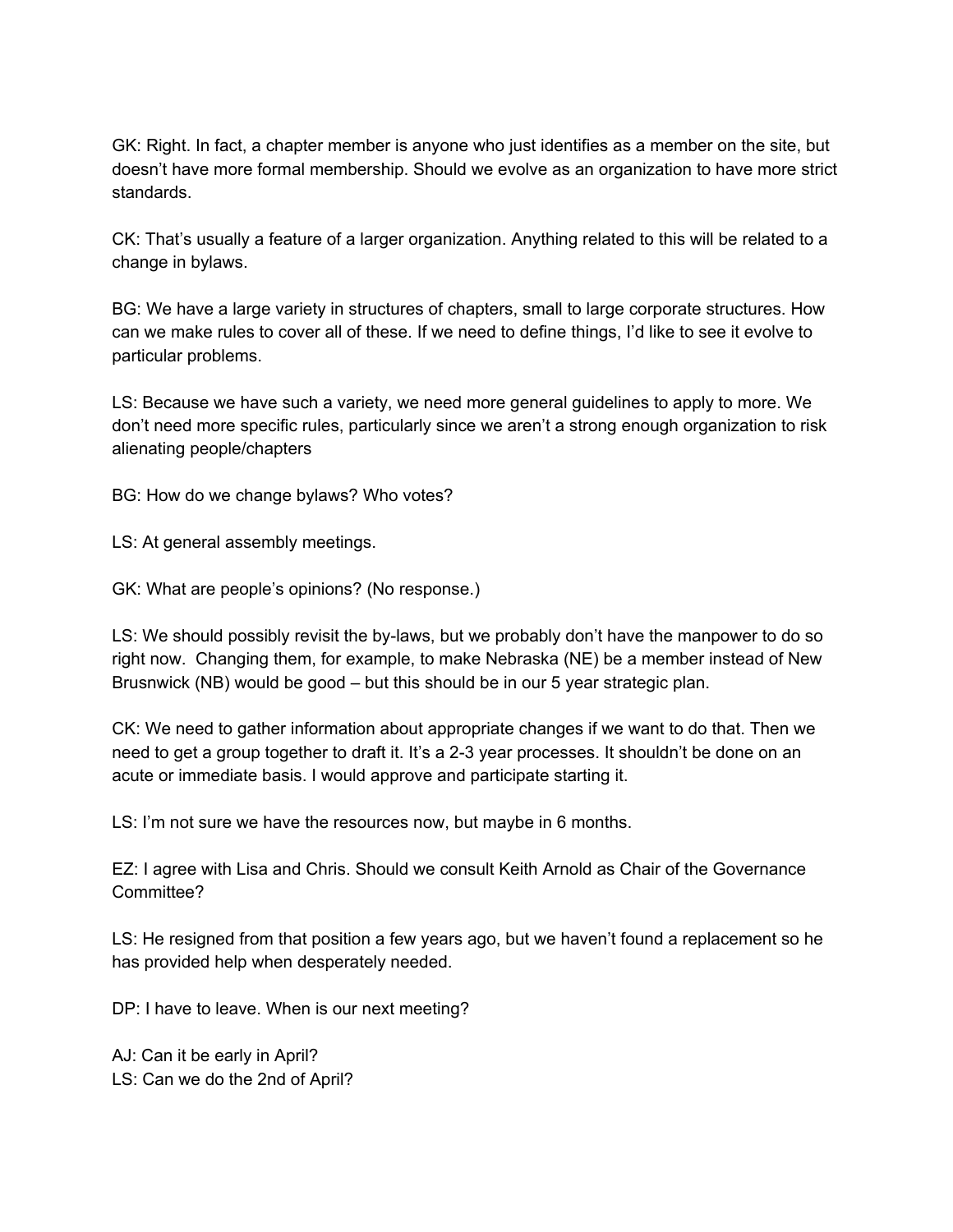DP: I'm out of town, can we do the 9th?

LS: I'm at a wedding, I can't do it.

DP: 16th?

LS: That's Easter. I can't.

BG: The 30th and after is bad for me. The rest are open for me.

AJ: Can I send out a Doodle? (Group agrees)

CK/LS: Can we consider a Saturday?

Next meeting time TBD

-Diego Leaves-

BG: What prompted my analysis is that we were thinking about what our potential projects and capabilities were, and our basic funding is member dues, so we should have a good handle on that. My figure on cost per member is \$27, but I'm not sure that's correct because it's not considering special funding. For youth members, the dues are \$10-- even with lower costs, that's cheap. It might be good for attaching young people to our organization. Maybe after 3 years, they're in or not. Maybe we should get rid of it?

LS: I think it's more about families with multiple kids or college students, it makes a difference in what they can afford. That's why it goes to 22, because that's when most people end college, because until then they're not really in control of their finances.

AO: 2 things- My impression is that the \$10 is specifically a subsidy. A pop-up membership was started by Alan in response to children having a lapse in membership due to parents not renewing continuously, so they weren't eligible for international tournaments.

AJ: And we didn't have email notifications.

AO: So I would keep the youth memberships the same.

GK: I feel strongly that doing things that would discourage youth membership is the wrong direction. Unless we were in a financial crisis.

AJ: I second that. We need to see what our financial needs are before we can decide if this is necessary to do.